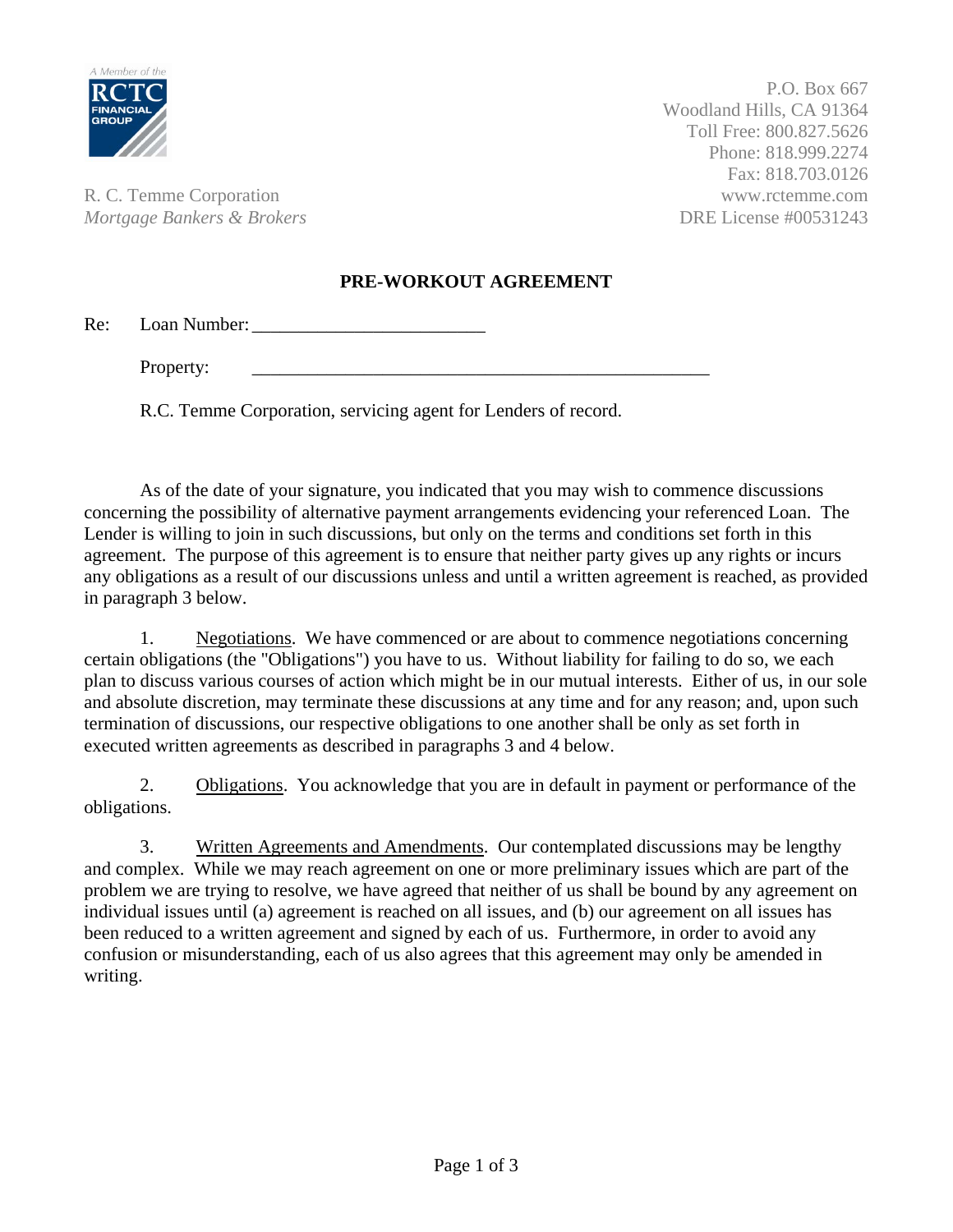4. Loan Documents Still in Force. Notwithstanding any other provisions of this agreement, or any claim of any party to the contrary, the Loan Documents are in full force and effect and shall remain in full force and effect unless and until a written document is signed which complies with the provisions of paragraph 3 above.

5. No Waivers. No negotiations or other action undertaken pursuant to this agreement shall constitute a waiver of any party's rights under the Loan Documents, except to the extent specifically stated in a written agreement complying with the provisions of paragraph 3 above.

6. Release. As part of the documentation referred to in paragraph 3 above, Lender may require Borrower to execute a general release of all claims against the Lender.

7. Inadmissible Evidence. All evidence of conduct and communications of any nature whatsoever (whether verbal or nonverbal, or express or implied) of either party in connection with the discussions contemplated by this agreement or in any recent meetings or correspondence relating to possible modification of the Loan shall be inadmissible for any purpose whatsoever in any judicial or a similar proceeding. The foregoing sentence is intended to be broader than the restrictions on admissibility contained in California Evidence Code § 1152 and Rule 408 of the Federal Rules of Evidence.

8. Miscellaneous. This agreement constitutes our entire agreement concerning its subject matter and supersedes any prior or contemporaneous representations or agreements not contained herein concerning the Obligations or the subject matter of this agreement. This agreement shall inure to the benefit of and be binding upon the parties hereto and their respective heirs, successors and assigns, and shall be governed by California law. In the event of any dispute hereunder, the prevailing party shall be entitled to recover all costs and attorneys' fees (including allocated costs for services of in-house attorneys) from the non-prevailing party. Paragraph headings used herein are for convenience only and shall not be used to interpret any term hereof. This agreement may be executed in one or more counterparts, each of which shall constitute an original and all of which taken together shall constitute one agreement. Each party executing this agreement represents that such party has the full authority and legal power to do so.

If the foregoing accurately summarizes the terms of our binding agreement, please sign the enclosed copy of this letter in the space provided below and return the signed copy to our office at your earliest convenience. The document can be mailed to R.C. Temme Corporation, P.O. Box 667, Woodland Hills, CA 91365 or faxed to 818-703-0126

Accepted and agreed to on  $\qquad \qquad .201$ 

By:

Borrower

Accepted and agreed to on  $\_\_\_$ , 201 $\_\_\_$ 

By:

R.C. Temme Corporation on behalf of lenders